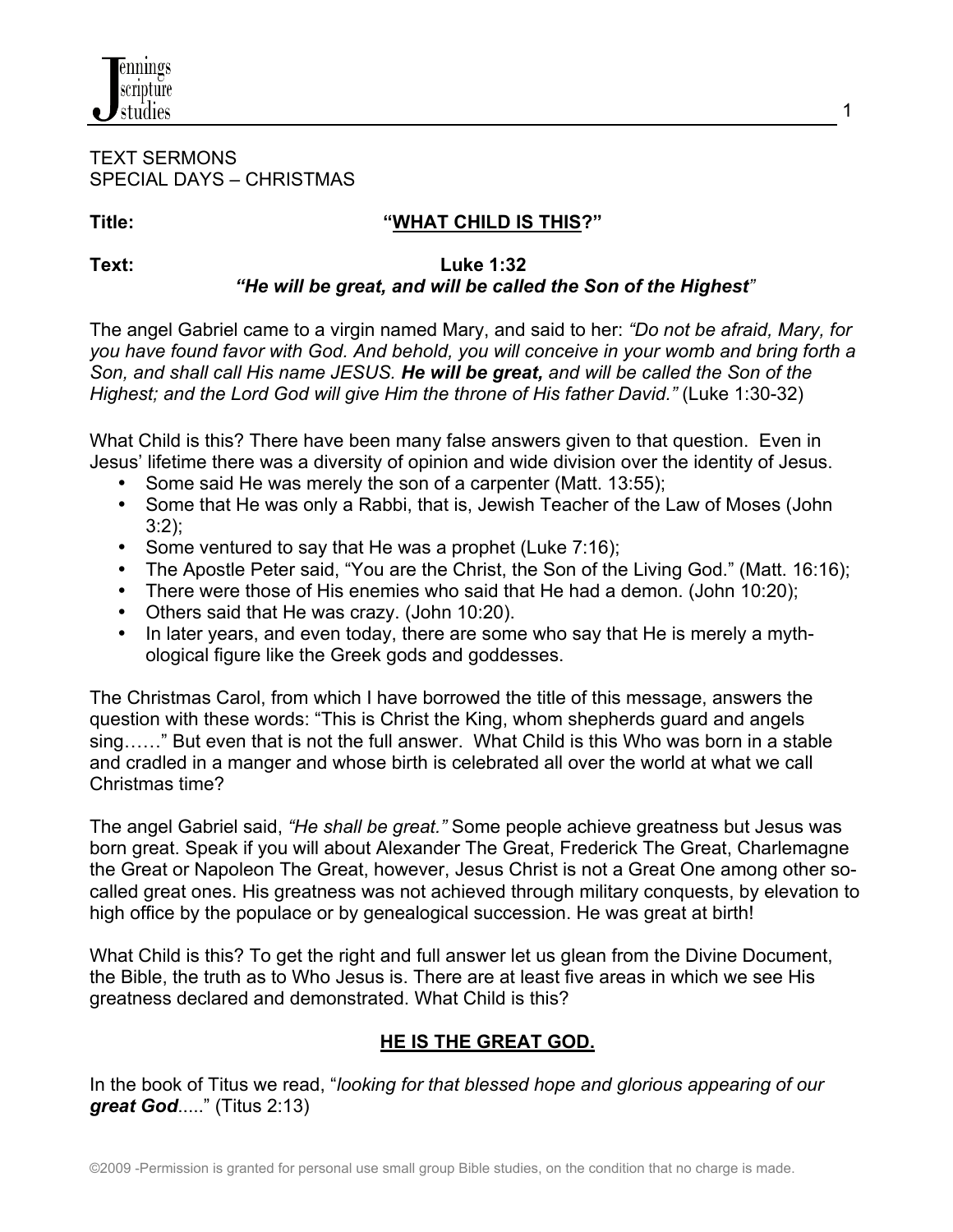Here the writer declares that Jesus Christ is *"our great God."* How many, at the time of Jesus Christ's birth, recognized the babe in the manger as the Great God? How many today acknowledge Him as the "Great God?"

St. Augustine said: "He is the Maker of the sun, yet made under the sun; Author of the heaven and the earth, yet under the heaven out of the earth; unutterably wise but in His wisdom was a babe without words; filling the world, but lying in a manger."

Jesus Christ is not "a" god, but the true God above and beyond all gods of mankind's imagination. He is:

- **The God of Genesis one**: *"In the beginning God created the heavens and the earth."* (Gen.1:1 compare Colossians 1:15-17)
- **The God of John one**: *"In the beginning was the Word, and the Word was with God, and the Word was God. He was in the beginning with God. All things were made through Him, and without Him nothing was made that was made. In Him was life, and the life was the light of men."* (John 1:1-4)
- **The God of Colossians one**: *"He is the image of the invisible God, the firstborn over all creation. For by Him all things were created that are in heaven and that are on earth, visible and invisible, whether thrones or dominions or principalities or powers. All things were created through Him and for Him. And He is before all things, and in Him all things consist."* (Col.1:15-17)
- **The God of Hebrews one**: *"God, who at various times and in various ways spoke in time past to the fathers by the prophets, has in these last days spoken to us by His Son, whom He has appointed heir of all things, through whom also He made the worlds; who being the brightness of His glory and the express image of His person…."* (Hebrews 1:1-3)
- **The God of Revelation one**: *"I am the Alpha and the Omega, the Beginning and the End," says the Lord, "who is and who was and who is to come, the Almighty."* (Rev.1:8)

He is the only true God known in biblical revelation. What Child is this? He is the Great God!

## **HE IS THE GREAT KING.**

*"But I tell you, Do not swear at all: either by heaven, for it is God's throne; or by the earth, for it is his footstool; or by Jerusalem, for it is the city of the Great King."* (Matthew 5:34-35)

Our text in Luke 1 states: "*He will be great, and will be called the Son of the Highest; and the Lord God will give Him the throne of His father David. And He will reign over the house of Jacob forever, and of His kingdom there will be no end."* (Luke 1:32-33)

There have been many kingdoms in the history of the world - the kingdoms of the Egyptians, the Medes, the Persians, the Greeks, the Romans, The English Empire, the Germans, the Soviet Union, among others. But all have declined. However, King Jesus' Kingdom is different: *"of His Kingdom there shall be no end."*

Is He your King? Does He rule in your life? If not say, in the words of another hymn:  *"King of my life, I crown thee now,*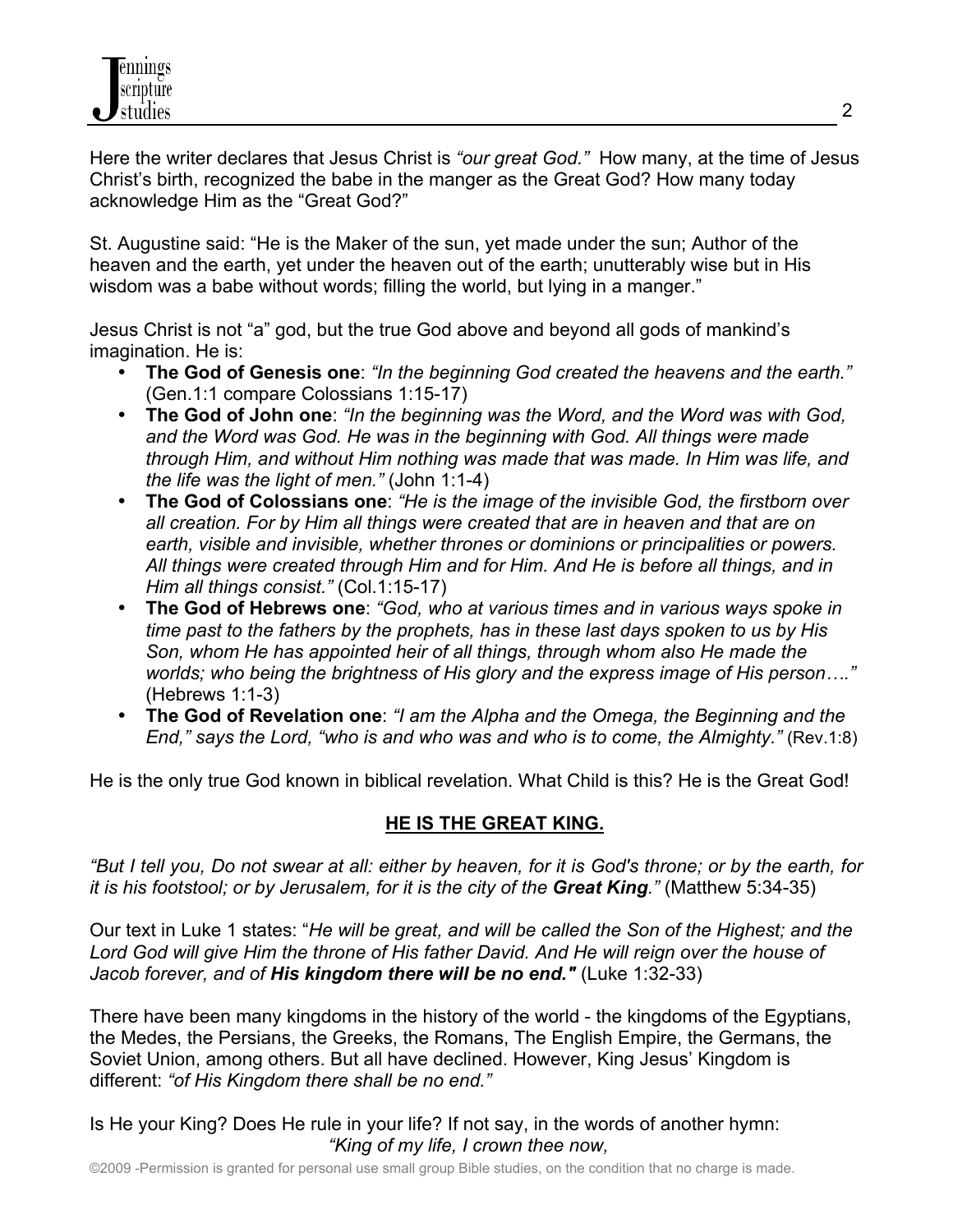*Thine shall the glory be; Lest I forget Thy thorn-crowned brow, Lead me to Calvary."*

Let us join in the Pauline doxology written to Timothy and say, *"Now to the King eternal, immortal, invisible, to God who alone is wise, be honor and glory forever and ever. Amen."* (I Tim.1:17)

What Child is this? He is the Great God and the Great King!

# **HE IS THE GREAT PRIEST.**

*"Therefore, since we have a great high priest who has gone through the heavens, Jesus the Son of God, let us hold firmly to the faith we profess.*" (Heb.4:14-15)

As the Great Priest, Jesus Christ is the Mediator between mankind and God. A priest in the Old Testament offered sacrifices for sin. Jesus Christ is not only the Priest but He was the sacrifice as well!

The writer of Hebrews reminds us in these words: *"Therefore, holy brethren, partakers of the heavenly calling, consider the Apostle and High Priest of our confession, Christ Jesus."* (Hebrews 3:1) Jesus is seen as the Apostle *and* High Priest. As an Apostle He came from God to men to represent God before men. As High Priest, He goes from men to God to represent men before God.

Because Jesus Christ is the Great Priest we can approach God through Him; we can pray to God and He intercedes for us. Aren't you glad that you have a Representative in Heaven interceding for you?

What Child is this? He is the Great God, the Great King, the Great Priest!

## **HE IS THE GREAT SHEPHERD.**

"*May the God of peace, who through the blood of the eternal covenant brought back from the dead our Lord Jesus, that great Shepherd of the sheep, equip you with everything good for doing his will, and may he work in us what is pleasing to him, through Jesus Christ, to whom be glory for ever and ever. Amen."* (Hebrews 13:20-21)

What Child is this? He is the Great Shepherd of His sheep. When we say, *"The Lord is my shepherd"* we are not saying He is one of many shepherds, for He is the only True Shepherd – truly the Great Shepherd!

Psalm 23 is about our Great Shepherd. It is the favorite of most Christians. It is comforting in times of sorrow, encouraging in times of sickness and assuring as we journey day by day with Jesus, our Great Shepherd. Sheep in the custody of the Great Shepherd are well cared for.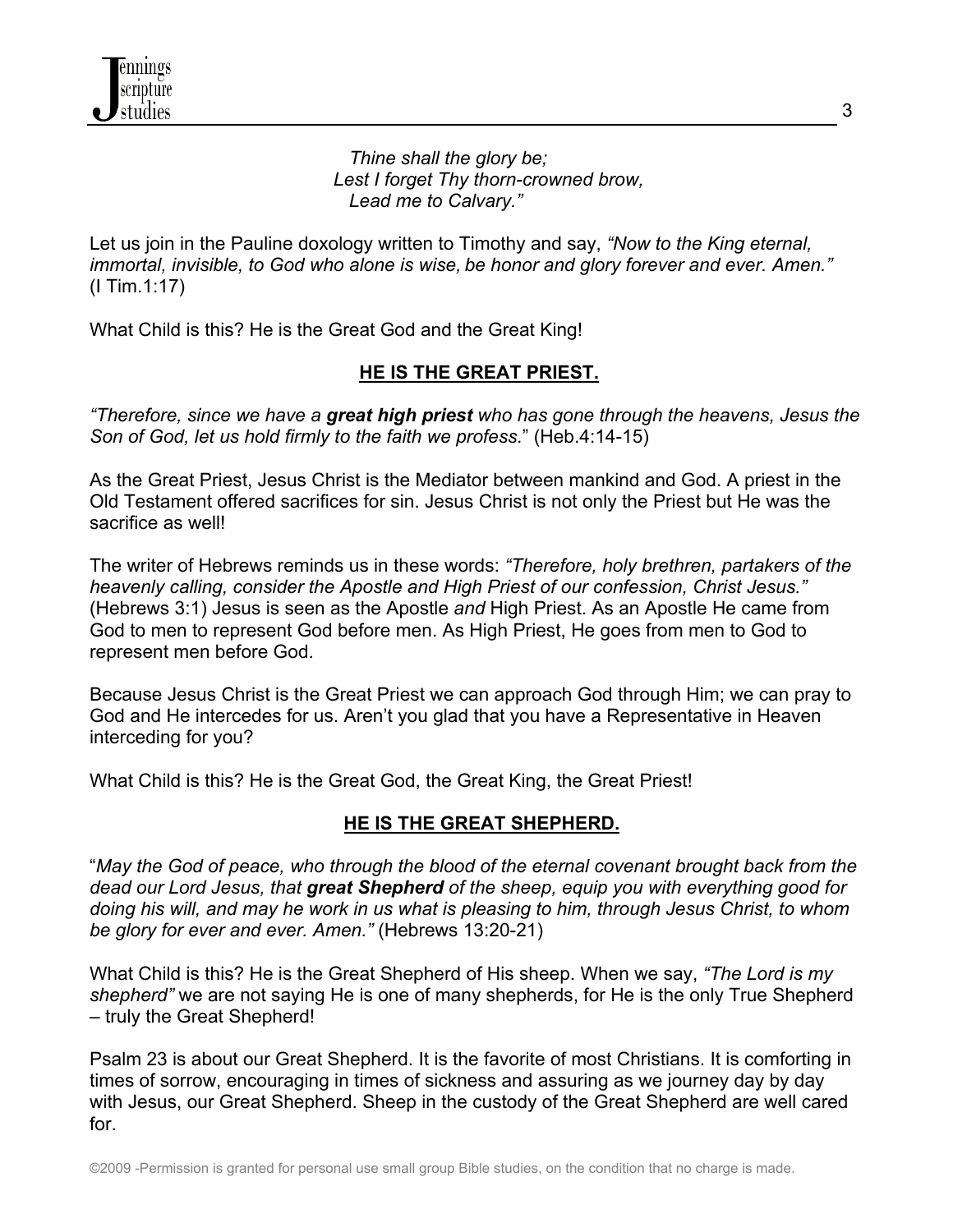The words in Psalm 23 are words learned in youth, quoted in adulthood and cherished in old age. With this Psalm in their hearts millions have lived, and with it on their lips, multitudes have died. It is the Great Shepherd Who makes the Psalm what it is. It is the Great Shepherd Who is the Chief Attraction. Therefore, it begins: *"Jehovah is my Shepherd, I shall not want."*  Jehovah is the eternal, self-existing, all-sufficient covenant making and covenant keeping God of Israel. The Jehovah of the Old Testament is the Lord Jesus Christ of the New **Testament** 

Therefore, it was fitting that, at His birth, shepherds were summoned by the angelic choir to come to the manger in Bethlehem to see the Great Shepherd.

What Child is this? He is the Great God, the Great King, the Great Priest and the Great Shepherd!

# **HE IS THE GREAT SAVIOR.**

*".......we wait for the blessed hope-the glorious appearing of our great God and Savior, Jesus Christ."* (Titus 2:13)

Several times in the New Testament Jesus Christ is referred to as *"God my Savior"* or *"God our Savior."* 

- Luke 1:47 Mary said, *"My spirit rejoiced in God my Savior";*
- I Tim. 1:1 Paul said he was an apostle *"by the commandment of God our Savior";*
- I Tim. 2:3 Paul reminded Timothy to pray for all *"for this is good .... in the sight of God our Savior."*
- Titus 2:10 "adorn the doctrine of God our Savior";
- Titus 2:13 *".......we wait for the blessed hope-the glorious appearing of our great God and Savior, Jesus Christ."*
- Titus 3:4 Paul speaks of *"the kindness and love of God our Savior*";
- Jude 25 speaks of *"the only wise God our Savior."*

By virtue of the truth that He is The Great God, He therefore, is the only and Great Savior! The shepherds keeping watch over their flocks at night were startled as angelic announcers proclaimed, *"Unto you is born this day A* **Savior** *which is Christ the Lord."*

Only a **Great God** could be the **Great Savior** providing a **Great Salvation** for **Great Sinners!** Whatever else He is, if He is not the Great Savior we, as a race of lost sinners, are doomed to remain lost forever.

What Child is this? He is the Great God, the Great King, the Great Priest, the Great Shepherd and the Great Savior!

## **CONCLUSION**

The angel said, "*He shall be great …."*. The One Who was born on that first Christmas is indeed:

- The Great God who became man;
- The Great King who became a subject;
- The Great Priest who became the sacrifice;

©2009 -Permission is granted for personal use small group Bible studies, on the condition that no charge is made.